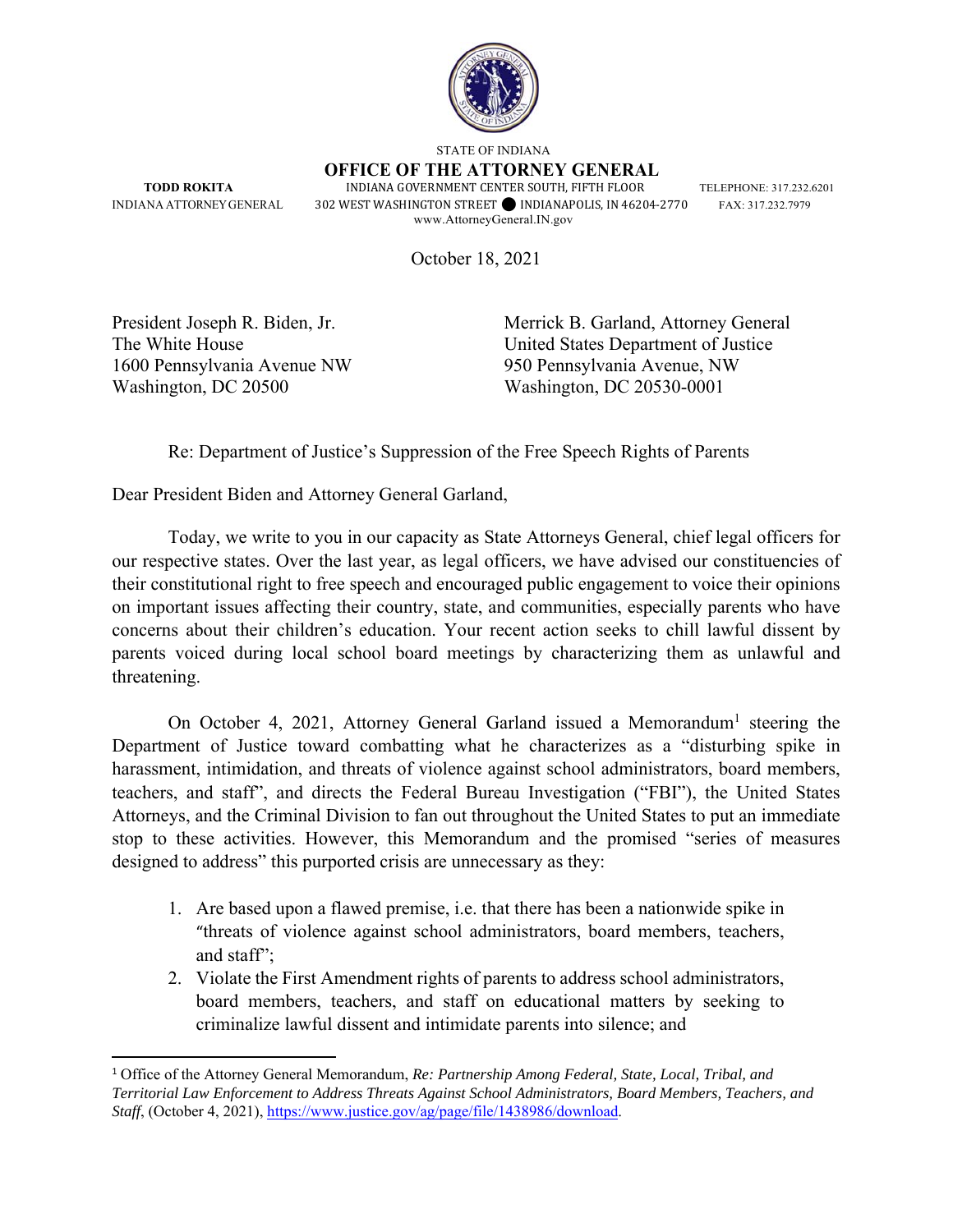- 3. Intrude on the well-recognized First and Fourteenth Amendment rights of parents and guardians to direct the upbringing and education of their children by intimidating parents away from raising concerns about the education of their children.
- **1. The October 4, 2021 Memorandum repeats the canard that "there has been a disturbing spike in harassment, intimidation, and threats of violence against school administrators, board members, teachers, and staff."**

The October 4, 2021 Memorandum and its statement that "there has been a disturbing spike in harassment, intimidation, and threats of violence against school administrators, board members, teachers, and staff" appears to be based solely on a September 29, 2021 letter from the National School Boards Association ("NSBA") to President Biden calling for him to invoke "the PATRIOT Act in regards to domestic terrorism," arguing that as "acts of malice, violence and threats against public school officials have increased, the classification of these heinous actions could be the equivalent to a form of domestic terrorism and hate crimes."<sup>2</sup>

To be sure, anyone who attacks or threatens violence against school administrators, board members, teachers, or staff should be prosecuted. However, in its letter demanding action, the NSBA fails to document a single legitimate instance of violence. And even if it did, there are sufficient criminal and civil remedies already available in all 50 states and territories.

Instead, the letter cites news articles about disruptions ("Protesters disrupt Poway Unified board meeting," "Anti-mask crowd disrupts Gwinnett school board meeting," "Grand Ledge school board goes into recess due to public 'disruption'"); disorderly conduct ("Sarasota school board may limit public input after some meetings get disorderly"); and contentious behavior ("School board meeting turns contentious over COVID-19 policies") all of which were handled quickly and effectively by local law enforcement. Several articles detail the fallacies contained in the NSBA letter.<sup>3</sup> The fact is, the vast majority of incidents that NSBA cites involved disruptive

*Board Members, and Other Public School District Officials and Educators* (September 29, 2021), https://www.nsba.org/-/media/NSBA/File/nsba-letter-to-president-biden-concerning-threats-to-public-schools-andschool-board-members-92921.pdf?la=en&hash=642B7B91E0029BA4427D0F38D7054A007537160F. 3

<sup>2</sup> National School Board Association Letter, *Re: Federal Assistance to Stop Threats and Acts of Violence Against Public Schoolchildren, Public School* 

For a detailed analysis of the fallacies in the NSBA letter, *see e.g*., Max Eden, *Concerned About Your Child's School? You Might Be a Domestic Terrorist*, Newsweek (October 6, 2021 6:30 AM),

https://www.newsweek.com/concerned-about-your-childs-school-you-might-domestic-terrorist-opinion-1635751; and Lindsay Kornick, *AP's fact check falsely claims NSBA never requested protesting parents to be labeled as 'domestic terrorists'*, Fox News (October 7, 2021), https://www.foxnews.com/media/ap-factcheck-claims-nsbanever-labeled-parents-domestic-terrorists.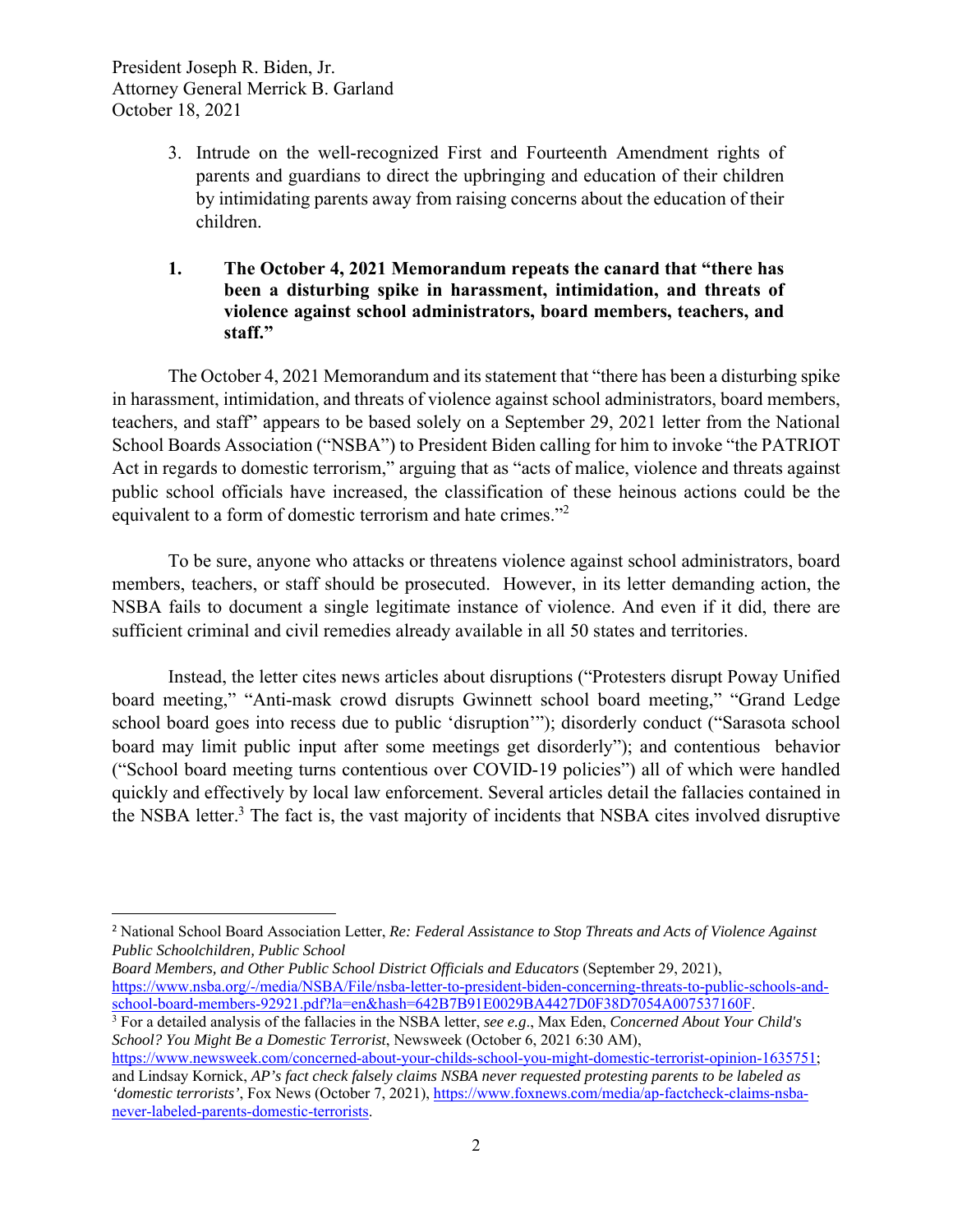and disorderly conduct rather than threats.<sup>45</sup> In fact, in no known instance, has there been anything like the burning, looting, police assaults, vandalism and other criminal activity that occurred in the summer of 2020. We note that to date your administration has done nothing to bring those thousands of perpetrators to justice and we could not find where the NSBA condemned any of that outright and documented criminal behavior.<sup>6</sup>

Indeed, in its letter, the NSBA seems more concerned about suppressing speech with which it disagrees than real threats of violence. For example, it notes that it is concerned that "[o]ther groups are posting watchlists against school boards and spreading misinformation that boards are adopting critical race theory curriculum and working to maintain online learning by haphazardly attributing it to COVID-19."7

 The bottom line is that actual threats and violence towards school administrators, board members, teachers, or staff are rare, and there are already existing criminal and civil legal remedies available if individuals threaten or conspire to commit violence against public officials in person, by U.S. mail, by email or otherwise. A physical assault on a school administrator, board member, teacher, or staff is just that, a criminal assault and will be addressed under state law. Even the NSBA letter itself acknowledges that in the rare instances where there were physical escalations, local law enforcement immediately intervened.

The falsity of the NSBA narrative which forms the basis of the DOJ's actions are also being challenged by leaders in Congress. For example, Senators Tom Cotton and Josh Hawley questioned Deputy Attorney General ("DAG") Lisa Monaco in an October 5, 2021 Senate hearing.<sup>8</sup> During the Senate hearing, DAG Monaco walked back portions of the Memorandum that relied on the NSBA's domestic terrorism assertions:

4 Caroline Downey, *Vast Majority of Incidents Cited by School-Board Group to Justify Federal Intervention Didn't Involve Threats*, National Review (October 8, 2021 11:04 AM), https://www.nationalreview.com/news/vastmajority-of-incidents-cited-by-school-board-group-to-justify-federal-intervention-didnt-involvethreats/?utm\_source=email&utm\_medium=breaking&utm\_campaign=newstrack&utm\_term=25277587.

<sup>5</sup> One such parent was arrested for "disorderly conduct" after he attempted to bring to the school board's attention during discussions of their transgender bathroom policy that their daughter has been raped in the girl's bathroom by a boy "wearing a skirt." Jennifer Smith, *Loudon County father who was dragged out of work school board meeting reveals his daughter was 'raped' in the girls' bathroom by a 'skirt-wearing' male student who was arrested for assaulting the SECOND girl months later – but staff did nothing*, Daily Mail (October 12, 2021 10:19 AM), https://www.dailymail.co.uk/news/article-10083783/Loudoun-County-father-arrested-school-meeting-saysdaughter-raped-boy-girls-bathroom.html.

<sup>6</sup> NSBA discussed how the protests and pandemic pointed to the need to address systemic racism, but clearly omitted any denouncement of violence. *The Time is Now*, NSBA (August 1, 2020), https://www.nsba.org/ASBJ/2020/August/the-time-is-now. 7 *Supra*, fn. 2 at 5.

<sup>8</sup> Michael Ginsberg, *Republicans Pepper Deputy AG With Questions About Treating American Parents AS Domestic Terrorists*, Daily Caller (October 5, 2021 5:00 PM), https://dailycaller.com/2021/10/05/tom-cotton-josh-hawley-lisamonaco-memorandum-fbi-local-law-enforcement/.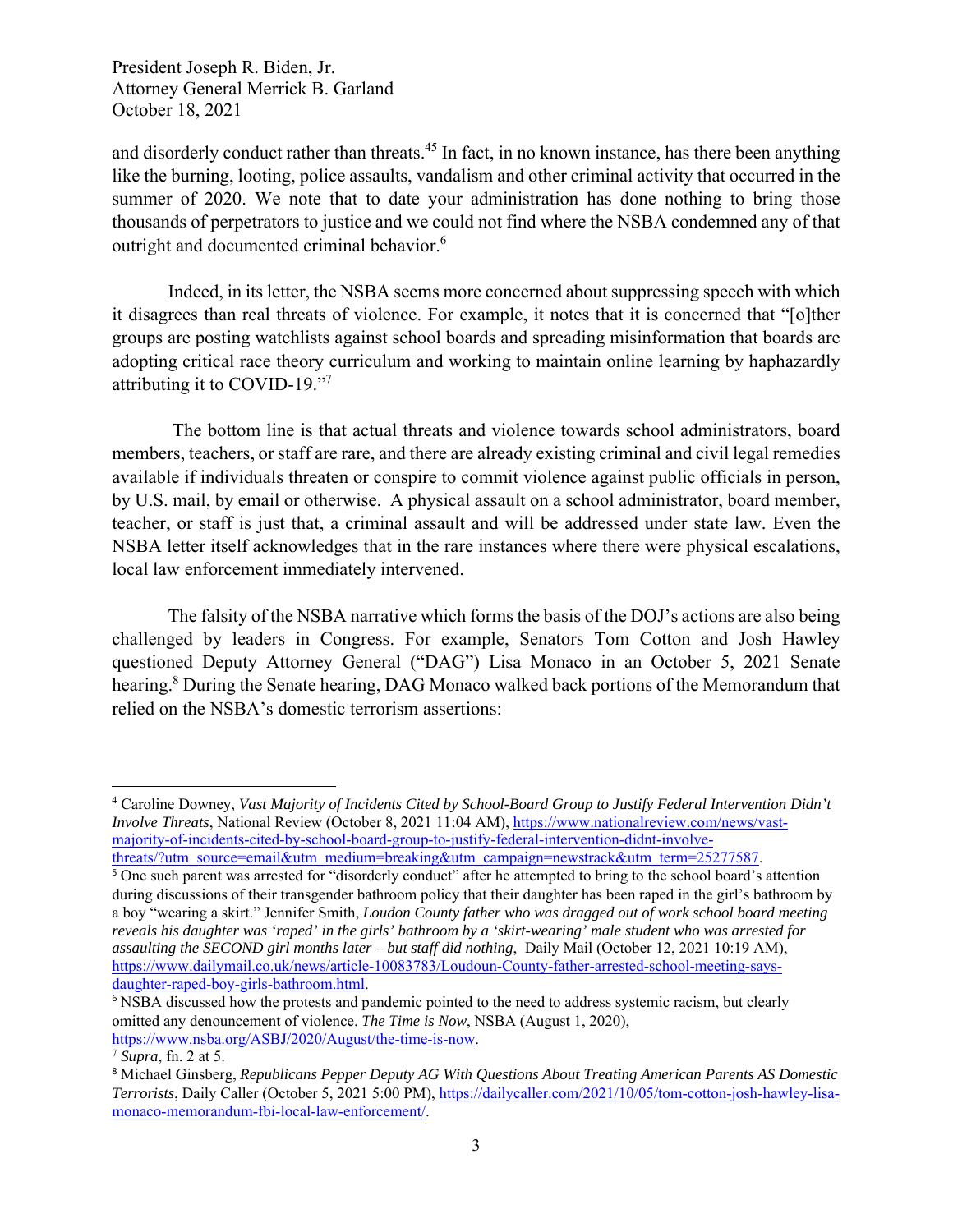> "The association is asking the administration to use the PATRIOT Act, a law that this Congress passed and has repeatedly reauthorized, primarily to stop the threat of Islamic Jihadists, to bring criminal charges for domestic terrorism against parents who attend school boards to oppose things like Critical Race Theory or mask mandates resulting in a recess being called. Ms. Monaco is it domestic extremism for a parent to advocate for their child's best interests?" Cotton asked. "What you have described, no I would not describe as domestic extremism," Monaco responded after initially dodging the question.<sup>9</sup>

 Nevertheless, she continued to defend the DOJ and FBI actions in seeking to intervene in what is a quintessential local issue. We would assure you and DAG Monaco that state and local law enforcement are perfectly capable of handling a ruckus at a school board meeting, as well as more serious threats. They do so every day without the specter of FBI involvement.

Surely the FBI and the Department of Justice have more pressing matters to attend to, like the massive spike in murders in major cities throughout the United States. According to figures released by the FBI, "The United States experienced its biggest one-year increase on record in homicides in 2020," with an "additional 4,901 homicides in 2020 compared with the year before."10 Our country's law enforcement efforts should be focused on this rise in crime instead of harassing and intimidating parents that petition local governments to better serve their children. These parents want the best for their children and are willing to challenge school leaders who seek to supplant their God-given authority to raise their children according to their values.

## **2. The October 4, 2021 Memorandum violates American parents' First Amendment rights by seeking to intimidate parents into silence via the threat of federal agents coming to their homes to "investigate" their attempts to effectively participate in and freely discuss the education of their children.**

For many Americans, their first, live personal interaction with their government is with their local public school board. Parents or other taxpayers may be aggrieved by what happened at school and/or they want more information about some issue or school practice. For example, a kindergarten parent is upset their child has to wear a mask in school. The parents targeted for suppression by the NSBA letter and the DOJ Memorandum are not lobbyists or politicians or others used to speaking in public—they are simply ordinary Americans who in many cases are, for the first time, speaking in a public forum to express their concerns. This is likely intimidating to parents. We as a country should celebrate their participation in our system of self-government, not

<sup>9</sup> *See Id*. Following the hearing. On October 6, 2021, Senator Cotton issued a letter to Attorney General Garland specifically requesting the information underpinning the DOJ's reliance on the debunked NSBA's allegations of widespread threats of violence that undergirded his Memorandum.<br><sup>10</sup> Neil MacFarquhar, *Murders Spiked in 2020 in Cities Across the United States*, New York Times (September 27,

<sup>2021),</sup> https://www.nytimes.com/2021/09/27/us/fbi-murders-2020-cities.html. ("The year-to-year increase in homicides from 2019 was the largest since national record-keeping began in 1960.")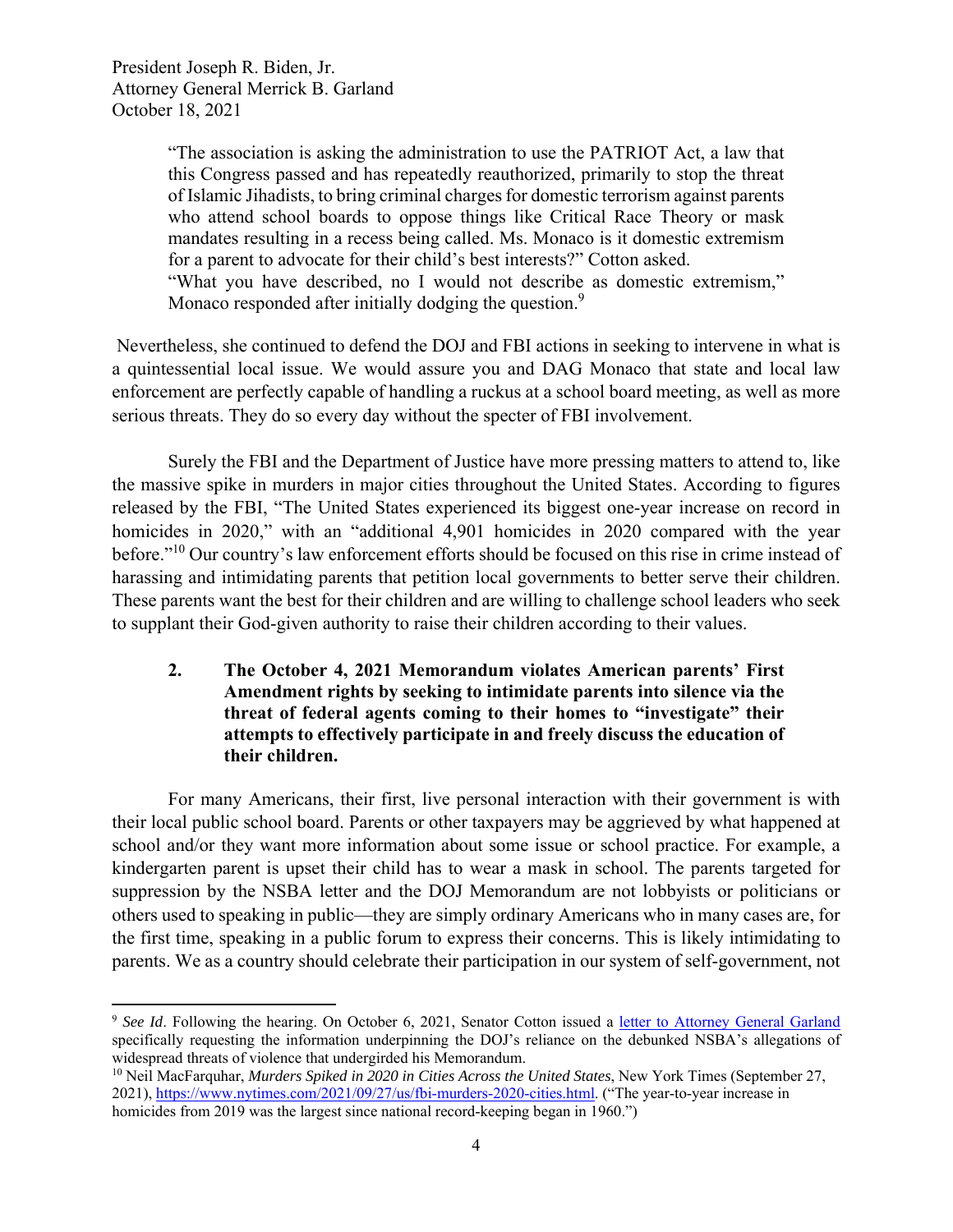silence them by accusing them of "domestic terrorism"<sup>11</sup> and threaten them with the prospect of the FBI knocking on their door to investigate their activities. "Domestic Terrorism" for the FBI's purposes is defined as activities that:

(A) involve acts dangerous to human life that are a violation of the criminal laws of the United States or of any State;

(B) appear to be intended—

(i) to intimidate or coerce a civilian population;

(ii) to influence the policy of a government by intimidation or coercion; or

(iii) to affect the conduct of a government by mass destruction, assassination, or kidnapping; and

(C) occur primarily within the territorial jurisdiction of the United States

18 U.S.C. § 2331(5). Concerned parents at public school board meetings do not meet this definition of "domestic terrorism." Using federal security apparatuses to quiet individuals is the hallmark of oppressive regimes and has all the characteristics of McCarthyism.

In *Globe Newspaper Co. v. Superior Ct. for Norfolk Cty.*, the Supreme Court recognized both the vital role that citizen participation in government plays and the guarantee of that participation that the First Amendment provides:

[It] is the common understanding that "a major purpose of that Amendment was to protect the free discussion of governmental affairs," *Mills v. Alabama*, 384 U.S. 214, 218 (1966). By offering such protection, the First Amendment serves to ensure that the individual citizen can effectively participate in and contribute to our republican system of self-government. *See Thornhill v. Alabama*, 310 U.S. 88, 95 (1940); *Richmond Newspapers, Inc. v. Virginia*, 448 U.S., at 587–588 (BRENNAN, J., concurring in judgment). *See also id.*, at 575 (plurality opinion) (the "expressly guaranteed freedoms" of the First Amendment "share a common core purpose of assuring freedom of communication on matters relating to the functioning of government").

457 U.S. 596, 604 (1982). In *City of Madison, Joint Sch. Dist. No. 8 v. Wisconsin Emp. Rels. Comm'n*, the Supreme Court specifically noted these protections in the context of school board meetings which are open to the public. 429 U.S. 167, 174-175 (1976).

School board meetings are thus "a 'designated' and 'limited' public forum: 'designated' because the government has 'intentionally open[ed]' it 'for public discourse,' and 'limited' because 'the State is not required to . . . allow persons to engage in every type of speech' in the forum." *Lowery v. Jefferson Cty. Bd. of Educ.*, 586 F.3d 427, 432 (6th Cir. 2009) (citing Cornelius *v. NAACP Legal Defense and Ed. Fund, Inc.*, 473 U.S. 788, 802 (1985); *Good News Club v.* 

<sup>11</sup> *Supra*, fn. 2 at 2.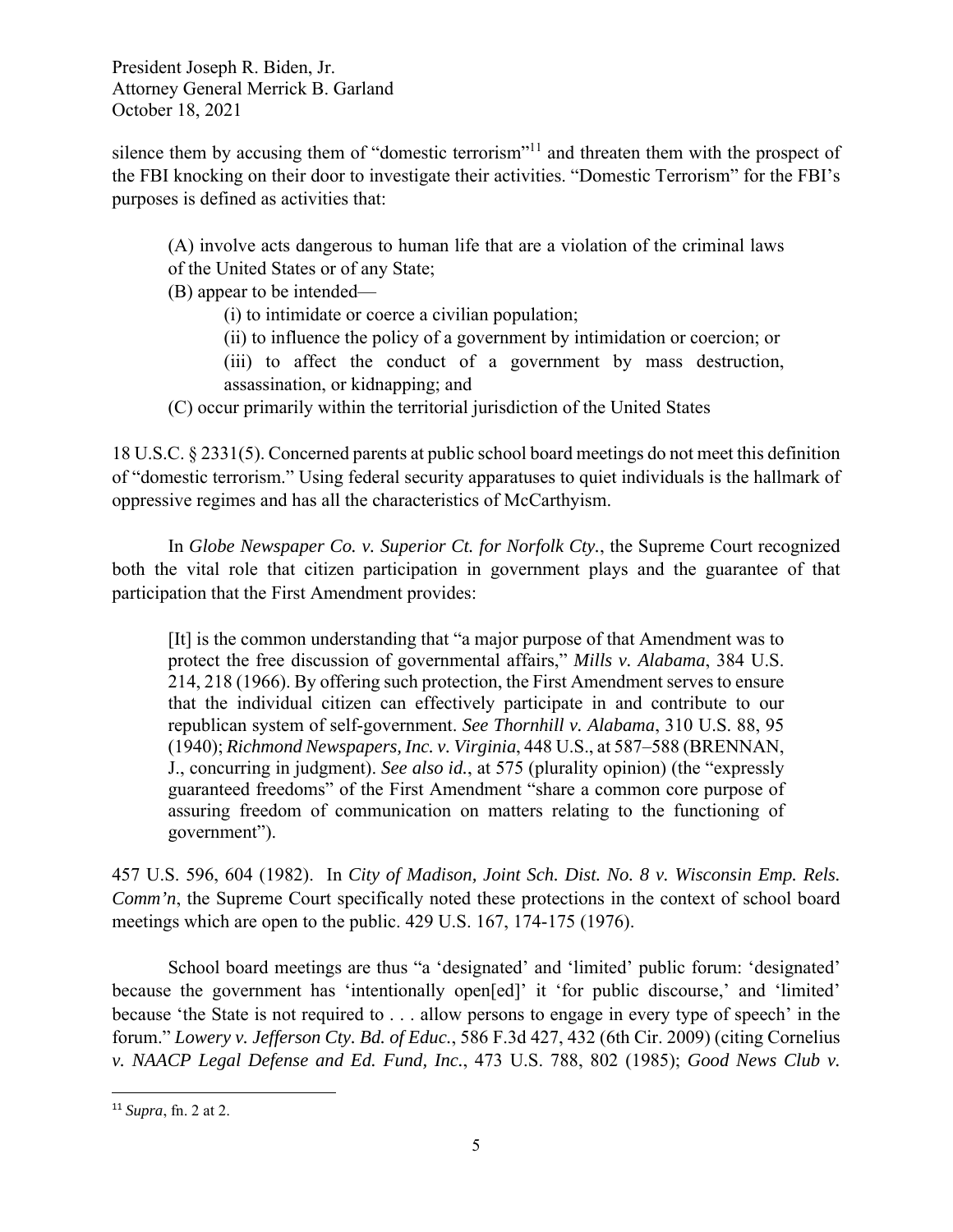*Milford Cent. Sch.*, 533 U.S. 98, 106 (2001)). While school boards are granted some discretion in these limited public fora, "'[a]t the same time . . . we have necessarily recognized that the discretion of the States and local school boards in matters of education must be exercised in a manner that comports with the transcendent imperatives of the First Amendment.'" *Edwards v. Aguillard*, 482 U.S. 578, 583 (1987) (citing *Board of Education, Island Trees Union Free School Dist. No. 26 v. Pico*, 457 U.S. 853, 864 (1982)).

Thus, the parents targeted by the NSBA, the DOJ, and the FBI, have a clearly established First Amendment right to "effectively participate in" school board meetings and express their opinions on issues relating to their children's education. School boards may not appreciate or agree with parents' spirited concerns, but the remedy for speech we don't like is "more speech, not enforced silence." *U.S. v. Alvarez*, 567 U.S. 709, 728 (2012). "[T]he public expression of ideas may not be prohibited merely because the ideas are themselves offensive to some of their hearers." *Street v. New York*, 394 U.S. 576, 592 (1969). *See also Texas v. Johnson*, 491 U.S. 397, 414 (1989) ("If there is a bedrock principle underlying the First Amendment, it is that the government may not prohibit the expression of an idea simply because society finds the idea itself offensive or disagreeable.") The NSBA letter and the subsequent October 4, 2021 Memorandum, however, are clearly designed to, and will have the effect of, suppressing these parents' First Amendment rights.

 The Supreme Court has repeatedly noted that task forces, investigations, and inquiries of the type ordered in the October 4, 2021 Memorandum by their very nature intimidate citizens into foregoing their First Amendment rights. "[W]hen a State attempts to make inquiries about a person's beliefs or associations, its power is limited by the First Amendment. Broad and sweeping state inquiries into these protected areas. . . discourage citizens from exercising rights protected by the Constitution." *Baird v. State Bar of Ariz.*, 401 U.S. 1, 6 (1971) (citing *Shelton v. Tucker*, *supra*; *Gibson v. Florida Legislative Investigation Committee*, 372 U.S. 539 (1963); *Cf. Speiser v. Randall*, 357 U.S. 513 (1958)).

 Just three months ago the Supreme Court reaffirmed the chilling nature that actions of this kind have on Americans' exercise of their First Amendment rights: "When it comes to 'a person's beliefs and associations,' '[b]road and sweeping state inquiries into these protected areas ... discourage citizens from exercising rights protected by the Constitution.'" *Americans for Prosperity Found. v. Bonta*, 141 S. Ct. 2373, 2384 (2021) (citing *Baird v. State Bar of Ariz.*, 401 U.S. 1, 6 (1971).

## **3. The October 4, 2021 Memorandum proposing a Federal Task Force to coordinate the fight against parents expressing concerns about their children's education at school board meetings also violates their First Amendment Rights and also their Fourteenth Amendment rights.**

As noted above, the NSBA's letter focused on disputes between parents and their local schools over educational issues impacting their children such as school boards adopting critical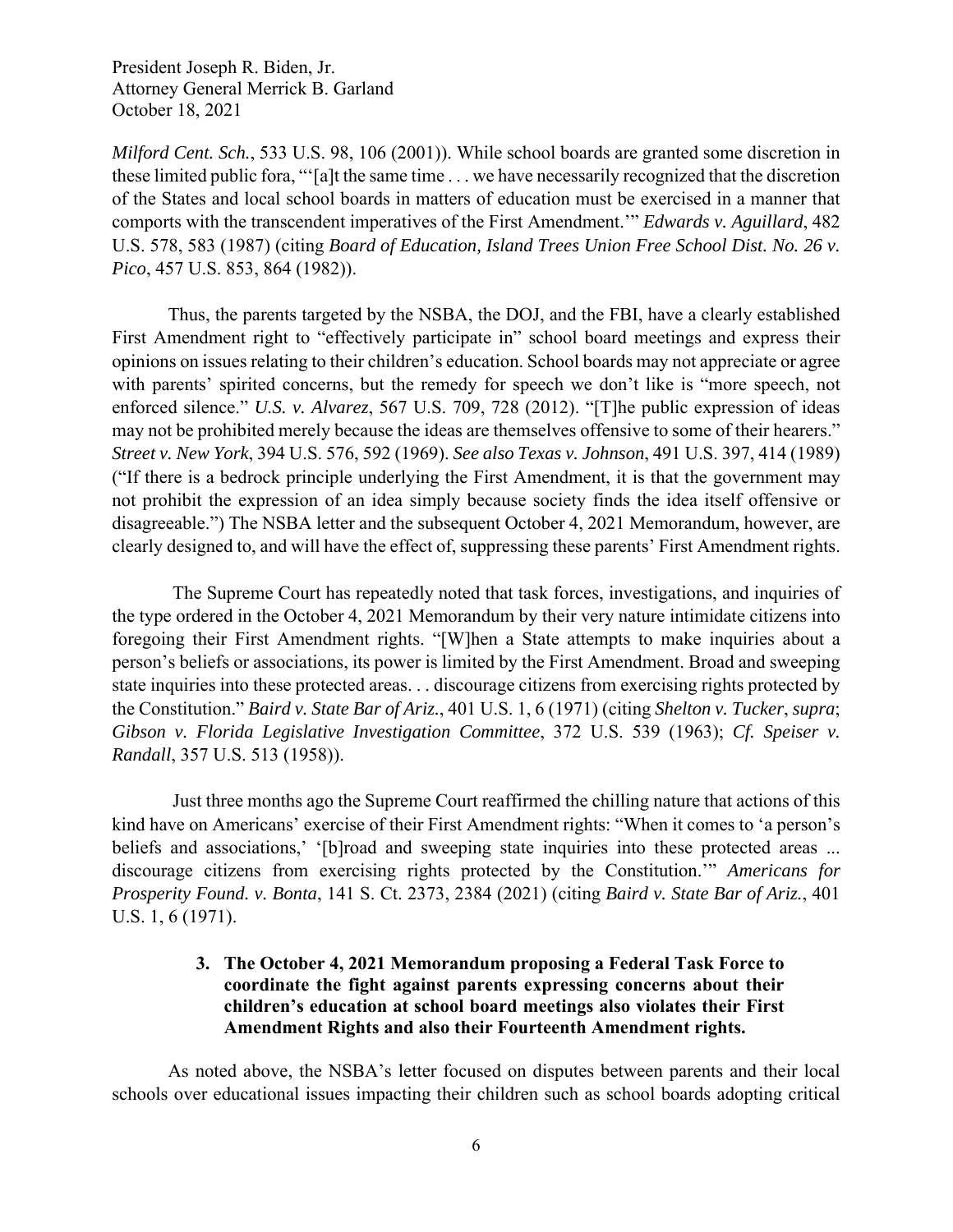race theory curriculum and disagreements over whether young children should be forced to wear masks at school. These are issues where the Supreme Court has clearly and unequivocally held that parents have constitutionally protected rights to advocate about, and indeed, to direct the education of their children.

In *Wisconsin v. Yoder*, 406 U.S. 205 (1972), the Court noted that "this primary role of the parents in the upbringing of their children is now established beyond debate as an enduring American tradition" citing *Pierce v. Society of Sisters*, 268 U.S. 510 (1925) and noting that under *Pierce* "the values of parental direction of the religious upbringing and education of their children in their early and formative years have a high place in our society." The Court quoted the following passage from *Pierce*:

"Under the doctrine of *Meyer v. Nebraska*, 262 U.S. 390, 43 S.Ct. 625, 67 L.Ed. 1042, 29 A.L.R. 1146, we think it entirely plain that the Act of 1922 unreasonably interferes with the liberty of parents and guardians to direct the upbringing and education of children under their control. As often heretofore pointed out, rights guaranteed by the Constitution may not be abridged by legislation which has no reasonable relation to some purpose within the competency of the State. The fundamental theory of liberty upon which all governments in this Union repose excludes any general power of the State to standardize its children by forcing them to accept instruction from public teachers only. The child is not the mere creature of the State; those who nurture him and direct his destiny have the right, coupled with the high duty, to recognize and prepare him for additional obligations." 268 U.S., at 534—535, 45 S.Ct., at 573.

*Yoder*, 406 U.S. at 233.

These parental rights are also protected under the 14<sup>th</sup> Amendment: "In a long line of cases, we have held that, in addition to the specific freedoms protected by the Bill of Rights, the 'liberty' specially protected by the Due Process Clause includes the righ[t] . . . to direct the education and upbringing of one's children." *Washington v. Glucksberg*, 521 U.S. 702, 720 (1997) (citing *Meyer* and *Pierce*). "In light of this extensive precedent, it cannot now be doubted that the Due Process Clause of the Fourteenth Amendment protects the fundamental right of parents to make decisions concerning the care, custody, and control of their children." *Troxel v. Granville*, 530 U.S. 57, 66  $(2000).$ 

Congress has also recognized the primary role parents play in the education of their children. For example, the United States Department of Education Organization Act's preamble states that "parents have the primary responsibility for the education of their children, and States, localities, and private institutions have the primary responsibility for supporting that parental role."12 The federal government does not have any such role. In the Department of Education

<sup>12 20</sup> USC § 3401(3)&(4) (Pub. L. 96–88, title I, § 101, Oct. 17, 1979, 93 Stat. 669).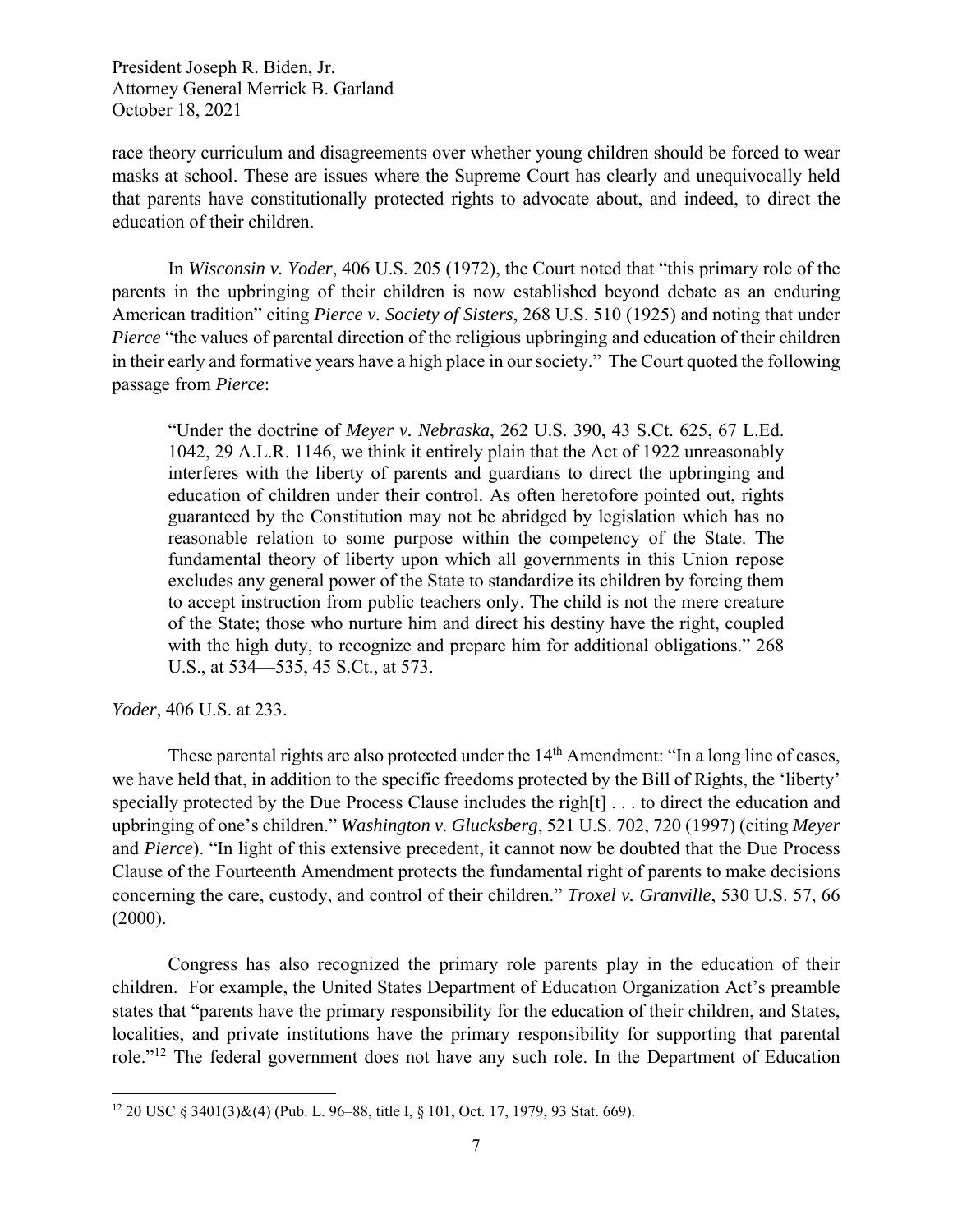Organization Act Statement in October of 1979, former President Jimmy Carter reiterated that the "[p]rimary responsibility for education should rest with those States" and warned of the dangers of federal intrusion: "Instead of assisting school officials at the local level, it [the Federal Government] has too often added to their burden."<sup>13</sup>

Despite the "primary role of the parents" in "direct [ing] the education and upbringing of [their] children" the NSBA letter and the October 4, 2021 Memorandum seek to intimidate parents under the threat of being investigated as "domestic terrorists" from exercising their rights.

To that end we request that you immediately withdraw the October 4, 2021 Memorandum, to immediately cease any further actions designed to intimidate parents from expressing their opinions on the education of their children, and demand that you respect their First Amendment rights to freedom of speech and to raise their children.

Sincerely,

Todd Rokita Indiana Attorney General

Steve Marshall Mark Brnovich Alabama Attorney General Arizona Attorney Genera

De i l'Rulleday

Leslie Rutledge Christopher Carr Arkansas Attorney General Georgia Attorney General

MarkTS

appler an

<sup>13</sup> "Department of Education Organization Act Statement on Signing S. 210 Into Law," *American Presidency Project*, October 17, 1979, https://www.presidency.ucsb.edu/documents/department-education-organization-actstatement-signing-s-210-into-law.